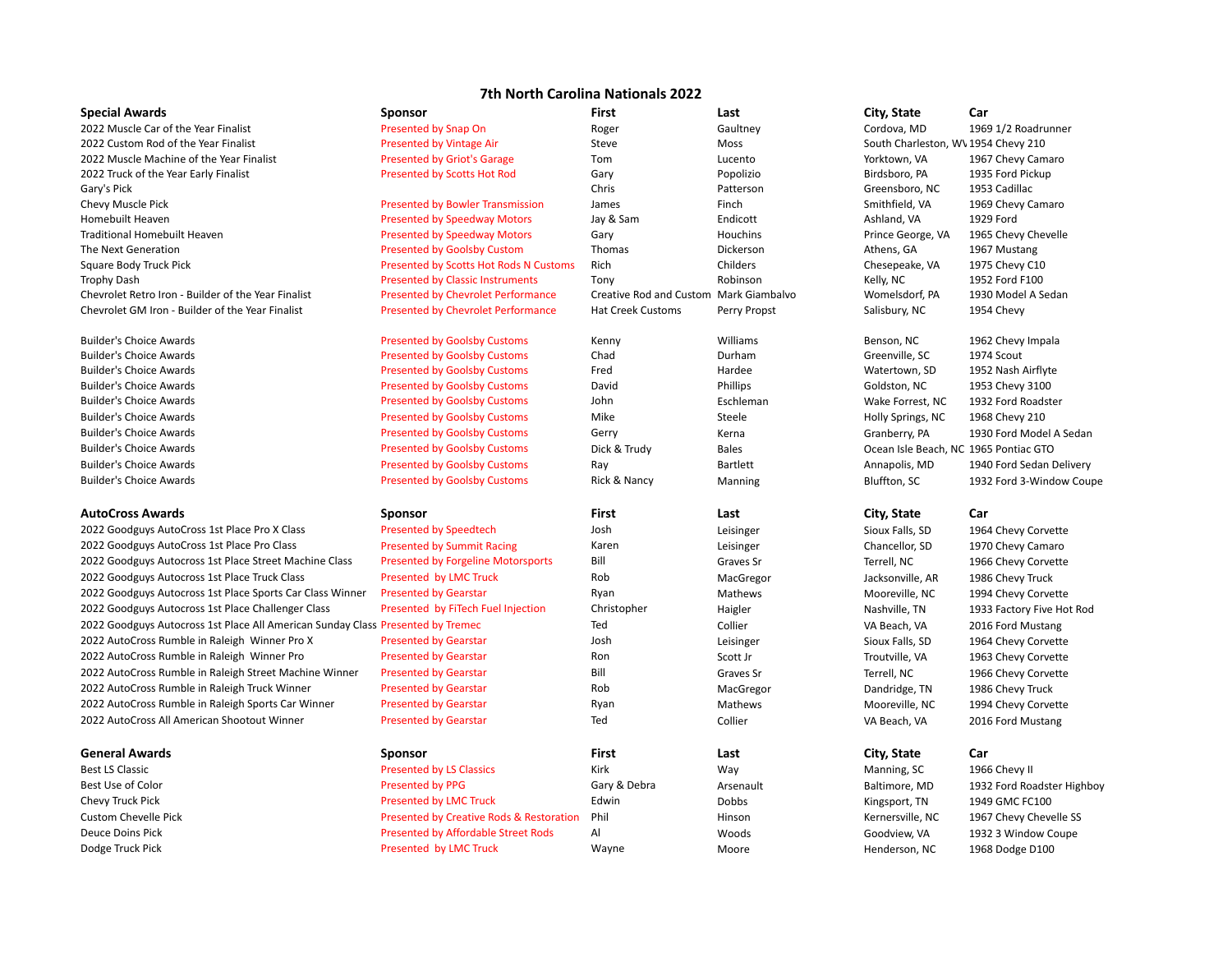| Ford Truck Pick                          | <b>Presented by LMC Truck</b>            | Robin                       | Funue                            | Wilmington, NC     | 1957 Ford F100 Custom         |
|------------------------------------------|------------------------------------------|-----------------------------|----------------------------------|--------------------|-------------------------------|
| <b>Innovation Award</b>                  | <b>Presented by Designer Street Rods</b> | John                        | Toomey                           | Apex, NC           | 1987 Chevy Suburban           |
| <b>Meguiar's Magnificent Masterpiece</b> | Presented by Meguiar's                   | Rodney                      | Norton Sr                        | Lumberton, NC      | 1952 Chevy 3100               |
| <b>Meguiar's Magnificent Masterpiece</b> | Presented by Meguiar's                   | Terri                       | Blackburn                        | Durham, NC         | 1967 Chevy Camaro             |
| One Fine Deuce                           | Presented by Lokar                       | Jon                         | Wright                           | Grafton, OH        | 1932 3 Window                 |
| Tri - Five Chevy Pick                    | <b>Presented by Designer Street Rods</b> | Keith                       | Handel                           | Granite Falls, NC  | 1956 Chevy Nomad              |
| All American Chevy Pick                  |                                          | Carson                      | Edmonds                          | Raleigh, NC        | 1986 IROC Camaro              |
| All American Ford Pick                   |                                          | Greg                        | Dillon                           | Fayetteville, NC   | 2019 Ford Mustang             |
| All American Mopar Pick                  |                                          | Ryan                        | Tutor                            | Willow Spring, NC  | 1968 Dodge Charger            |
| All American Sunday Award                |                                          | Michael                     | Tillett                          | Manteo, NC         | 1985 Monte Carlo              |
| All American Sunday Award                |                                          | Ben                         | Honeycutt                        | Raleigh, NC        | 2006 SS Blazer                |
| All American Truck Pick                  |                                          | <b>Nick</b>                 | Robinson                         | Garner, NC         | 2013 GMC Sierra               |
| Awesome Olds                             |                                          | Chris                       | Cummings                         | Lillington, NC     | 1972 Olds Cutless             |
| Best Bitchin'                            |                                          | Jeff & Tyler                | Berry                            | Manassas, VA       | 1932 Ford 3 Window            |
| <b>Best Obs Pick</b>                     |                                          | Randy                       | Murray                           | Fuguay Varina, NC  | 1990 Chevy 1500               |
| <b>Best Wide Whites</b>                  |                                          | Allen & Judy                | Warlick                          | Concord, NC        | 1952 Buick                    |
| Bitchin' Buick                           |                                          | Ken                         | Wiseman                          | Dunn, NC           | 1939 Buick                    |
| Chopped and Dropped                      |                                          | <b>Butch</b>                | Oliver                           | Roanoke Rapids, NC | 1932 Five Window              |
| <b>Classic Chevy Pick</b>                |                                          | Roger                       | Berry                            | Fredricksburg      | 1970 Chevelle SS              |
| Cool Camaro                              |                                          | Kenny                       | Brazell                          | Blythewood, SC     | 1969 Chevy Camaro             |
| Cool Convert                             |                                          | Christopher                 | Bolen                            | Raleigh, NC        | 1962 Chevy Corvette           |
| Cool Corvette                            |                                          | Jerry                       | Lyndon                           | Statesville, NC    | 1959 Chevy Corvette           |
| Cool Custom                              |                                          | Ron                         | <b>Bales</b>                     | Richfield, NC      | 1950 Ford Ragtop              |
| Coolest 50's                             |                                          | Gary & Flo                  | Garman                           | Mt Wolf, PA        | 1955 Chevy                    |
| <b>Excellent Euro Pick</b>               |                                          | Donny                       | Long                             | Lexington, NC      | 1975 Volkswagen Bug Volksrod  |
| F Body Pick                              |                                          | Michael                     | India                            | Raleigh, NC        | 1991 Chevy Camaro             |
| Ford Fox Body Pick                       |                                          | David                       | Batchelor                        | Middlesex, NC      | 1987 Ford Mustang             |
| Ford In A Ford                           |                                          | Walter                      | Jones                            | Durham, NC         | 1932 Ford Roadster Highboy    |
| Ford Muscle Pick                         |                                          | Jeff & Debbie               | Tritle                           | Chambersburg, PA   | 1970 Ford Mustang Boss 429    |
| <b>Fuel Curve Pick</b>                   |                                          | Ray                         | Greene                           | Harrisburg, NC     | 1970 Chevy Chevelle           |
| G Body Pick                              |                                          | Richie                      | Kibler                           | Smithfield, NC     | 1987 Buick Grand National     |
| Goodguys Feature Pick                    |                                          | Ray & Terry                 | Bartlett                         | Annapolis, MD      | 1940 Ford Sedan Delivery      |
| Goodguys Staff Pick                      |                                          | Al                          | Hubbard                          | Sumter, SC         | 1972 Chevy Camaro             |
| GTO Pick                                 |                                          | Jeff                        | Berry                            | Mannasses, VA      | 1966 Pontiac GTO              |
| <b>Hot Hauler</b>                        |                                          | Jimmy                       | Simmons                          | Greensboro, NC     | 1968 Chevy El Camino          |
| <b>Hottest Hot Rod</b>                   |                                          | Larry & Sandy               | Parker                           | Castle Hayne, NC   | 1933 Ford Tudor               |
| <b>JDM Import Madness</b>                |                                          | Pat                         | Wray                             | Raleigh, NC        | 1994 300Z                     |
| Long Distance Award                      |                                          | Ronald                      | Glerum                           | Portage, MI        | 1956 International S100       |
| Memory Lane                              |                                          | Kevin & Sally               | Smith                            | Simpsonville, SC   | 1966 Ford Mustang Convertible |
| <b>Mighty Mustang</b>                    |                                          | Charles                     | Green                            | Halifax, VA        | 1966 Ford Mustang             |
| <b>Mighty Muscle Award</b>               |                                          | Randy                       | Overacre                         | Virgina Beach, VA  | 1965 Chevy Nova II            |
| Modern Muscle Award                      |                                          | Jamie                       | Hollifield                       | Zebulon, NC        | 1992 Chevy Camaro RS          |
| Mopar Muscle Pick                        |                                          | Ron                         | Scott                            | Troutville, VA     | 1972 Roadrunner               |
| Period Perfect                           |                                          | Tim                         | Riddle                           | Chesapeake, VA     | 1957 Chevy 150                |
| <b>Restored Award</b>                    |                                          | Jeff                        | Clise                            | Queenstown, MD     | 1969 Dodge RT                 |
| Sky High 4x4 Pick                        |                                          | <b>Hemmings Publication</b> | <b>Built by KTL Restorations</b> | Charlotte, NC      | 1997 Ford F250                |
| <b>Slammed Pick</b>                      |                                          | Brandon                     | Hodges                           | Rocky Mountain, VA | 1966 Cadillac                 |
| Sooo Low Pick                            |                                          | Jeff                        | Wortman                          | Gastonia, NC       | 1951 Mercury                  |
| Sports Car Corral Pick                   |                                          | Michael                     | Coggins                          | Spartanburg, SC    | 1963 Chevy Corvette           |